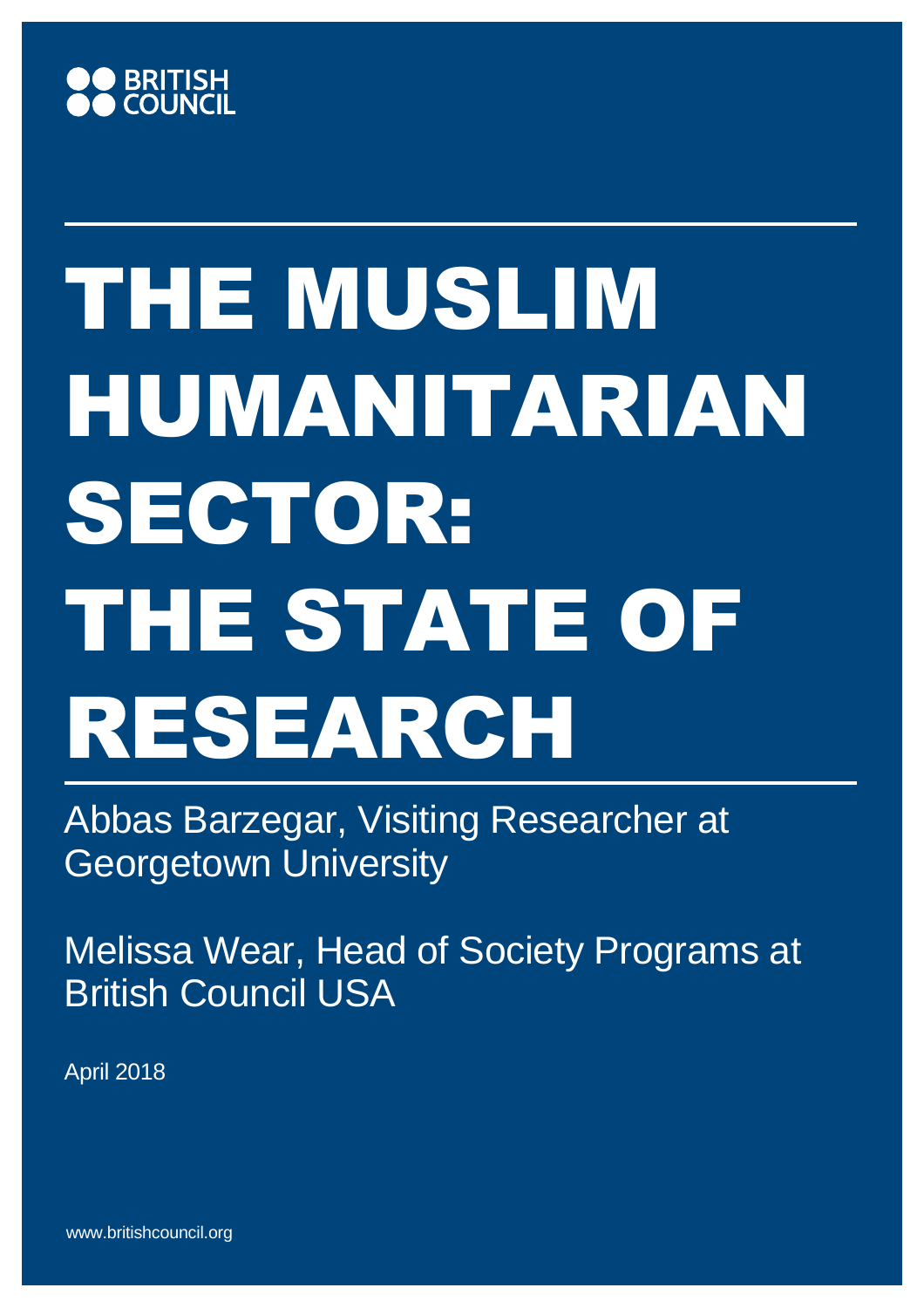#### ABOUT THE AUTHORS

Abbas Barzegar is a Visiting Researcher at Georgetown University's Prince Alwaleed Center for Muslim-Christian Understanding and a term member of the Council on Foreign Relations. At Georgia State University, he co-directs two interdisciplinary research projects: 1) Civic Approaches to Conflict Resolution in the Muslim World, and 2) the digital archive, "After Malcolm: Islam and Black Freedom Struggle." He received his Ph.D. in 2010 from Emory University specializing on the Sunni-Shiite conflict, Islam in America, and transnational political Islam. In addition to numerous articles and book chapters, he is the co-author of *Islamism: Contested Perspectives on Political Islam* (Stanford, 2009). His work has been supported by The Carter Center, The National Endowment for the Humanities, The European Union, The US Institute of Peace, The Mellon Foundation, and the Georgia Humanities Council. His public commentary and analysis can be found in a variety of print and broadcast media outlets.

Melissa Wear is Head of Society Programs for British Council USA. The Society program is an area of work concerning policy dialogue, social cohesion, community development and religion and belief. This work includes the Bridging Transatlantic Voices project, a transatlantic project which maps and scopes civil society efforts towards countering violent extremism in the US, Europe and MENA regions. She oversees a project called Active Citizens, a leadership development program which encourages social action in communities. Melissa also oversees the Henry R. Luce Foundation-funded project, Bridging Voices, which examines the intersection of religion, international affairs and the public square across the Atlantic. She holds a Master's degree in European Politics and a Bachelor's degree in International Studies from American University.

#### INTRODUCTION AND METHODOLOGY

This policy brief provides an expanded discussion on the need for ongoing research about Muslim aid and development actors documented in the report The Muslim Humanitarian Sector: A Review for Policy [Makers and NGO Practitioners](https://www.britishcouncil.us/sites/default/files/final_report_-_the_muslim_humanitarian_sector.pdf) (British Council, 2017). Our research over the course of two years found that although there has been a marked increase in the level of investment and discussion around the benefit of engaging religious actors in order to help achieve the Sustainable Development Goals, there remains a systemic lack of institutional partnerships with humanitarian and aid NGOs from Muslim backgrounds. While long-running political problems often underwrite this lack of engagement, it is also the case that practitioners and policy makers from all backgrounds simply do not have enough objective data and independent analysis of the Muslim humanitarian sector in order make informed strategic decisions. In February 2018, a group of academics, practitioners, and policy makers was convened to identify reasons behind the existing knowledge gap on this sector and ways to potentially overcome it. In addition, a series of interviews with active researchers and practitioners was conducted to further inform the findings provided here. The contents of this document reflect a compilation of participating stakeholder perspectives, which come out of the European Union-funded project, Bridging Transatlantic Voices. These perspectives do not reflect the views of the implementing organizations, and can under no circumstances be regarded as reflecting the position of the European Union.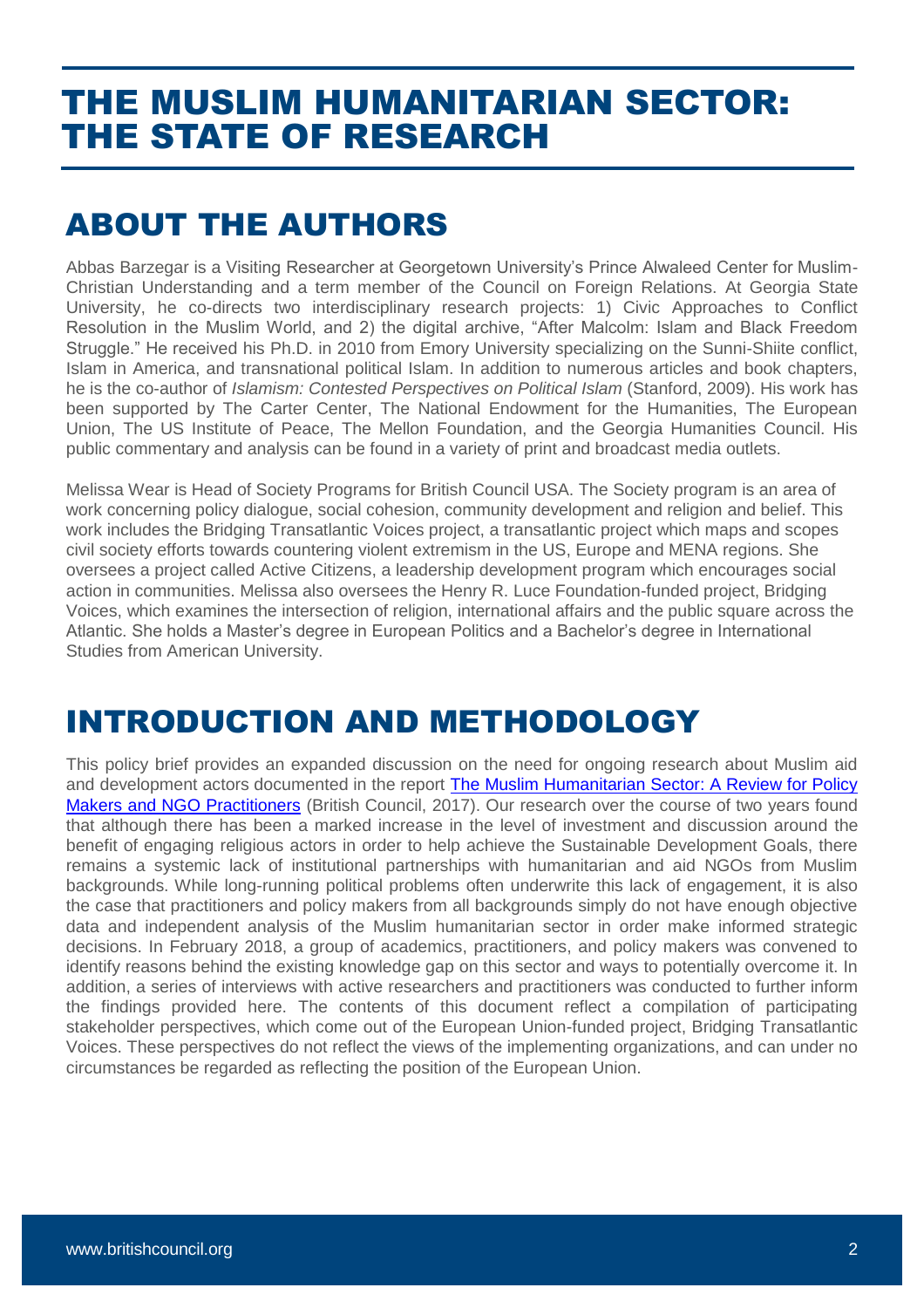## KEY FINDINGS

- Trust and Transparency: Actors from the Muslim aid and development sector remain extremely suspicious of any and all attempts to gather data about their organizations and activities. This results in extremely limited or tightly controlled access for independent and external researchers. Much of this fear is based upon the perception that the global research and analysis community is disproportionately concerned with the subjects of extremism, terrorism, and conflict. There is also the well-founded fear that such research will be disseminated to intelligence agencies and used maliciously against these groups. This overriding climate of mistrust limits research engagement and productivity even within preexisting advocacy partnerships and coalitions meant to combat negative stereotypes of Muslim-world NGOs.
- Lack of Sustained Muslim NGO Sector Investment: Despite expressing the need for strategic research engagement needed to both improve the quality of Muslim NGO programming and provide the public with accurate information about the impact the sector, there is a lack of sustained sector investment in the area of research and development. While R&D investments are conventionally low across the humanitarian sector as a recent study by Deloitte found, they are even lower in the faith based community in general and even lower still among Muslim organizations.<sup>1</sup> While there are piecemeal efforts to invest in research and development by individual organizations there is no sector-wide mechanism that can influence sustained and long-term investment in research. Moreover, the research initiatives that do exist almost uniformly address technical or operational issues rather than policy or advocacy questions. The Muslim Philanthropy Initiative at Indiana University and occasional collaborative reports are an exception to this general rule.<sup>2</sup> To date, most research funding on the Muslim humanitarian sector remains sponsored by American and European institutions.
- Misaligned and competing interests: Considerable gaps exist between stakeholders on the subjects of the very value and purpose of research engagement.
	- o **Muslim aid and development NGOs** prioritize monitoring and evaluation programs designed to help improve the quality of their services. They also emphasize the need for

 $2$  For the Muslim Philanthropy Initiative see: [https://blog.philanthropy.iupui.edu/tag/muslim-philanthropy](https://blog.philanthropy.iupui.edu/tag/muslim-philanthropy-initiative/)[initiative/.](https://blog.philanthropy.iupui.edu/tag/muslim-philanthropy-initiative/) Occasion policy research with participation of the Muslim Humanitarian sector can be seen in the example of the report ["UK Humanitarian Aid in the Age of Counter-terrorism",](https://www.alnap.org/system/files/content/resource/files/main/137-odi-report.pdf) published by the Humanitarian Policy Group and sponsored in part by the Muslim Charities Forum.

 $\overline{a}$ 

<sup>&</sup>lt;sup>1</sup> Deloitte, "The Humanitarian R&D Imperative: How other sectors overcame impediments to innovation", March 2015, available at: [https://www2.deloitte.com/content/dam/Deloitte/global/Documents/About-](https://www2.deloitte.com/content/dam/Deloitte/global/Documents/About-Deloitte/dttl_cr_humanitarian_r&d_imperative.pdf)[Deloitte/dttl\\_cr\\_humanitarian\\_r&d\\_imperative.pdf](https://www2.deloitte.com/content/dam/Deloitte/global/Documents/About-Deloitte/dttl_cr_humanitarian_r&d_imperative.pdf)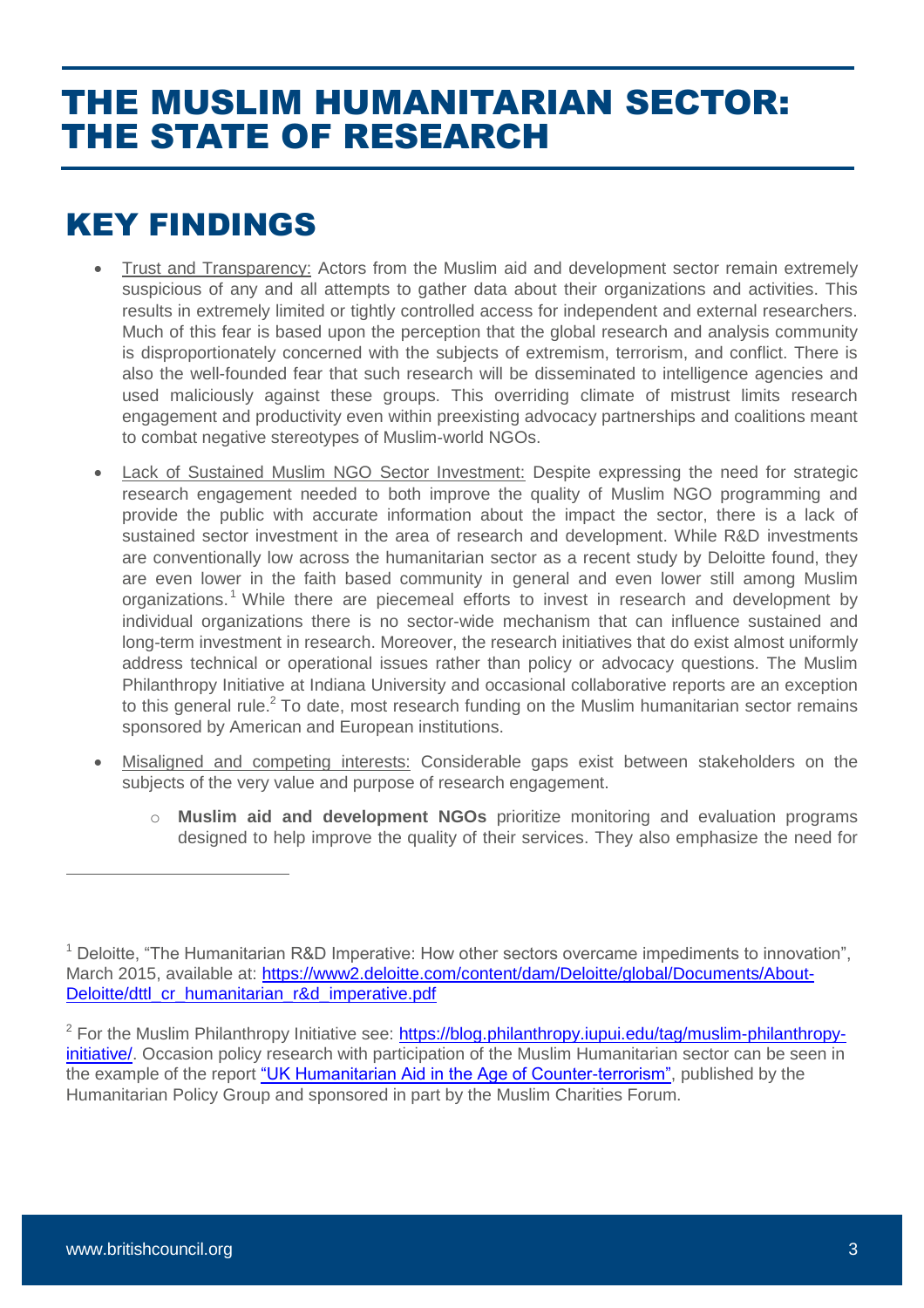research that will help redress what they consider to be public misperceptions about the sector, namely the overriding association with terrorism and extremism.

- o **Policy makers in government and international governmental organizations** value aggregate and quantitative data that can help better inform high-level strategic planning and scalable, actionable programming. Data is also needed to help policy makers and international actors navigate the social, cultural, and political landscape that they operate in. For example, American and European embassies need tailored information for their local activities which often requires knowledge about religious orientation and links to Islamic political organizations. This information is intended to inform policy along the security and development spectrum.
- o **Practitioners** favor up-to-date local, program, and organizational level research that can help inform decision making about implementing and programing partnerships. The lack of adequate information disables organizations from doing due diligence and engaging the most effective partners, especially those at the local level. For transnational civil society actors not directly connected to government or the conventional international aid and relief system, the lack of reliable and easily accessible research makes it difficult to provide services to beneficiaries in need.
- o **The nature and scope of academic research** on Muslim humanitarianism is invariably determined by the disciplinary trends in which it is produced. Academic studies are often siloed within the institutional and epistemological networks of a given field and often unconnected to policy and practitioner spaces. However, research produced by development studies specialists as well as by migration and refugee studies scholars tends to have a greater degree of applicability to the practitioner and policy making community—largely due to the fact that these studies are often externally funded by governments, NGOs, or foundations. Emerging academic trends on Muslim humanitarianism taking place in cultural anthropology, religious studies, and cultural geography likewise follow the established research trajectories of their respective fields. In this case, the long-standing academic critique of humanitarian practice and the discursive logic that underpins it, has been applied to faith-based actors operating in Muslim communities.
- What is a Muslim NGO?: There is no consensus among stakeholders on what defines a Muslim NGO, which significantly impacts the ability to collect and analyze data. Does Muslim refer to an element of faith or religiosity? Or, does Muslim refer to an ethnic or demographic category? Some faith-based NGOs fear being labeled exclusively by their religious orientation given that their work is entirely secular and they do not engage in proselytizing activity. Policy makers and practitioners have also argued that identifying all civil society actors in the "Muslim world" in terms of religiosity flattens the wide-ranging differences between these groups and impedes their ability to design an effective outreach strategy. Despite these reservations, most actors concede that the current political climate effectively *creates* the category of Muslim NGOs which in turn produces policy frameworks and public discourses that impact civil-society actors from Muslim communities in distinct ways. Some stakeholders advocated the use of the term, Muslim-world, instead of the singular adjectives of Muslim or Islamic.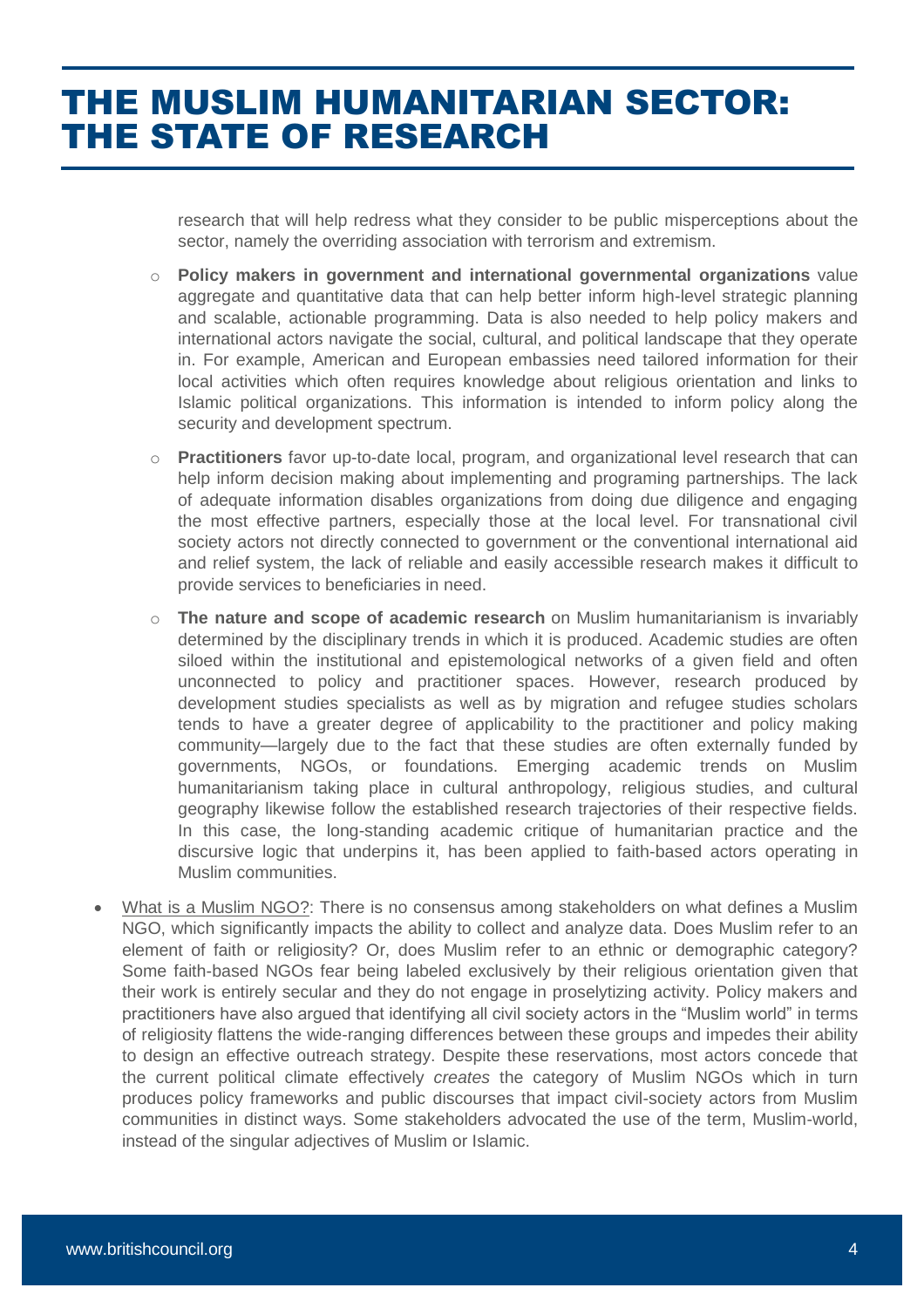Data Driven Advocacy and Evidence-Based Story Telling

- **Policy Impact.** As has been well documented by several studies, counter-terrorism finance and anti-money laundering (CTF/AML) regulatory frameworks have adversely impacted the service capacity of transnational civil society organizations. <sup>3</sup> Advocates and practitioners actively involved in attempting to resolve this complex problem noted that their efforts were severely hampered by a systemic lack of evidence available to substantiate their claims. One interviewee at the forefront of solving the complex problem of international banking regulation and its impact on global civil society noted that quantitative data analysis conducted by independent, university based researchers has significantly helped move this policy issue forward. That is, despite the presence of years of in-depth reports, anecdotal documentation, and back channel conversations intended to raise the issue of banking regulation and civil society, it was only when aggregate financial data demonstrated a systemic problem that stakeholders in government and the private sector responded to the issue in a substantive way.
- **Public Advocacy.** Muslim NGOs and their partners from the secular and faith-based communities report that they struggle with a media and political environment that disproportionately emphasizes the subjects of extremism, political Islam, and terrorism. Stakeholders at all levels argued that there was a need for independent researchers to provide case studies and analyses for broader public consumption. They also noted the interconnected nature of the public perception and political challenges they face:
	- o Muslim organizations are associated with militant activity and terrorism in online spaces which in turn,
	- $\circ$  Inform private sector risk analysis services such as Thompson and Reuters' World Check system or NGO Source that lead banks to
	- o Drop or curtail services to Muslim organizations or those operating in the region and thereby
	- o Support political narratives that seek to marginalize engagement with these actors or more directly target them as terrorist or extremist actors.

#### Mapping Muslim NGOs: Systemic Data Gaps

The wide-spread research practice of mapping, charting, and creating typological profiles of faith-based organizations (FBOs) operating in humanitarian and development spaces has been undertaken by

<sup>3</sup> The most recent quantitative studies to this effect include the following reports: "Impact of money" [laundering and counter-terrorism regulations on charities"](http://www.cfg.org.uk/resources/Publications/~/media/Files/Resources/Briefings/Impact%20of%20money%20laundering%20and%20counter-terrorism%20regulations%20on%20charities.pdf) by the Charity Finance Group (March 2018) and Sue Eckert ["Financial Access for U.S. Nonprofits"](https://www.charityandsecurity.org/resources/CSN_Publications) by the Charities and Securities Commission (February 2017).

 $\overline{a}$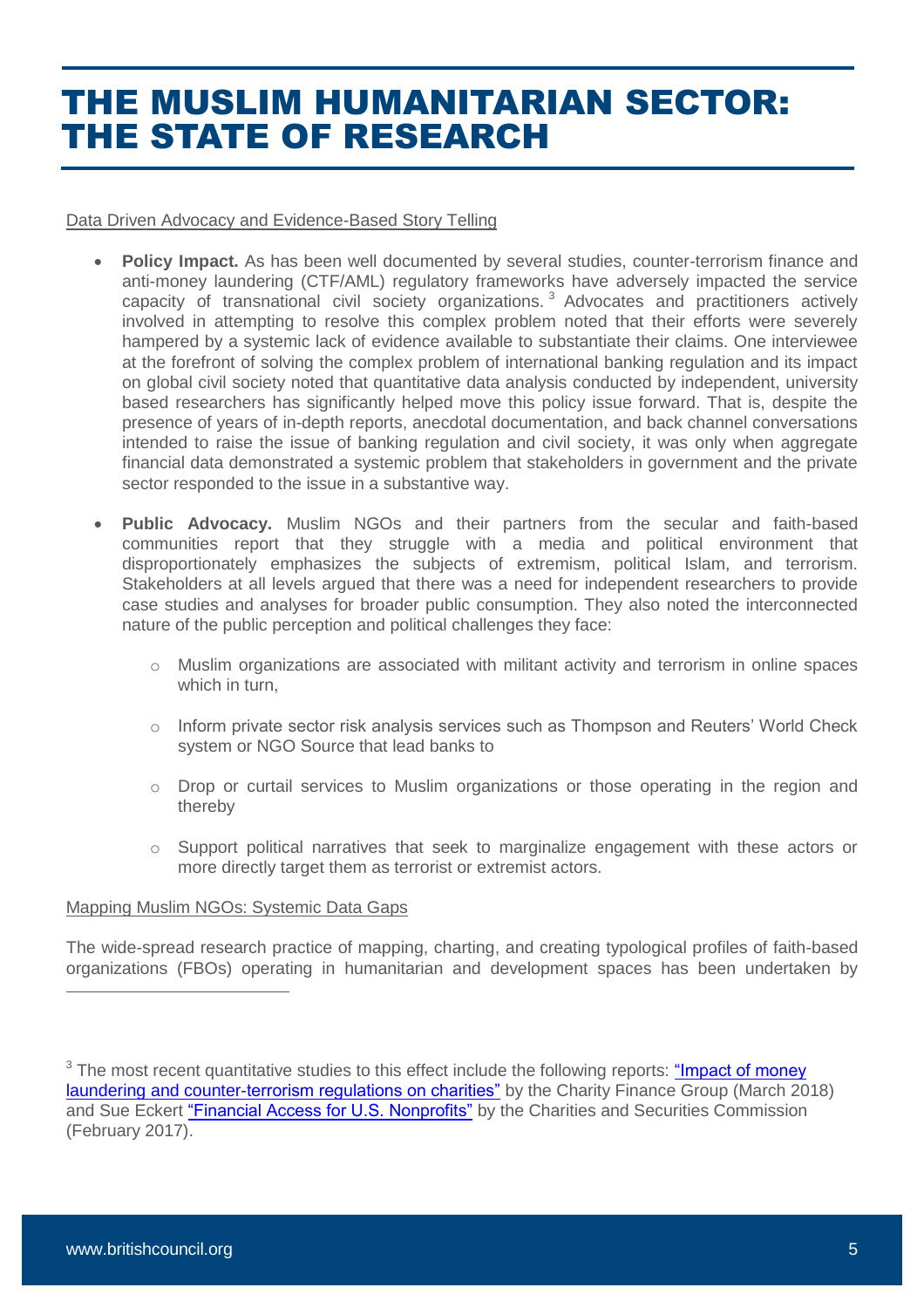actors in academe, policy, and practice. The purpose of this research activity, in the words of one organization, is to "increase the amount of publicly available data on international development and humanitarian response by providing detailed project information through interactive maps and visualizations."<sup>4</sup> Leading examples of this research include InterAction's [NGO Aid Map,](https://www.ngoaidmap.org/) the Partnership for Religion and Development's (PaRD) [World Map,](http://www.partner-religion-development.org/) and Georgetown's Berkeley Center for Religion and [Development map.](https://berkleycenter.georgetown.edu/projects/religion-and-development-country-level-mapping) While these and similar efforts have gathered a wide range of useful data, the existing state of research on Muslim-world FBOs and NGOs remains particularly uneven, disparate, and incomplete.

Consultations with experts and practitioners have identified the following reasons for the systemic lack of information regarding FBOs involved in the MENA region development agenda:

- Security and Trust: All stakeholders reported security concerns as a primary obstacle preventing the sustained and systematic gathering of data. Humanitarian actors from the region were particularly distrustful of broad research efforts fearing the potential of cooptation by security agencies and argued that research on MENA region NGOs should be led by regional actors, preferably the aid organizations themselves. American and European governments and NGO practitioners also described their hesitancy in publicizing the activity of aid actors in fragile or conflict-prone contexts, noting potential security risks that could be posed by local actors being identified as affiliated with "Western" entities.
- Limited Utility: Government and NGO practitioners, as well as academics, noted that general mapping projects offered limited utility because they were often detached from immediate practical utility or purpose. Although these efforts are created as informational resources for practitioners and stakeholders without a mechanism for immediate application, experts considered them to be ineffectual. At the same time, existing databases produced by development agencies such as OCHA or the UNHCR were seen as too technical or unidimensional for broader use.
- In-Network Data Gathering: Existing mapping initiatives rely upon information provided by organizations connected to the research entity whether through formal membership or previous institutional affiliation. It can be expected therefore that Muslim NGOs, which already operate on the margins of the conventional aid and development landscape, will not be adequately represented through this structure of data gathering.

#### **Conclusion**

 $\overline{a}$ 

Despite numerous reservations, the government and practitioner community still regard mapping, however conceived, as a useful and necessary project in need of continuing development. One recent academic critique has called upon stakeholders to move to a more systematic qualitative and case-study oriented mapping effort such as those carried out by the University College of London's Refugee Hosts

<sup>&</sup>lt;sup>4</sup> Quote taken from [InterAction's NGO Aid Map.](https://www.ngoaidmap.org/p/about)